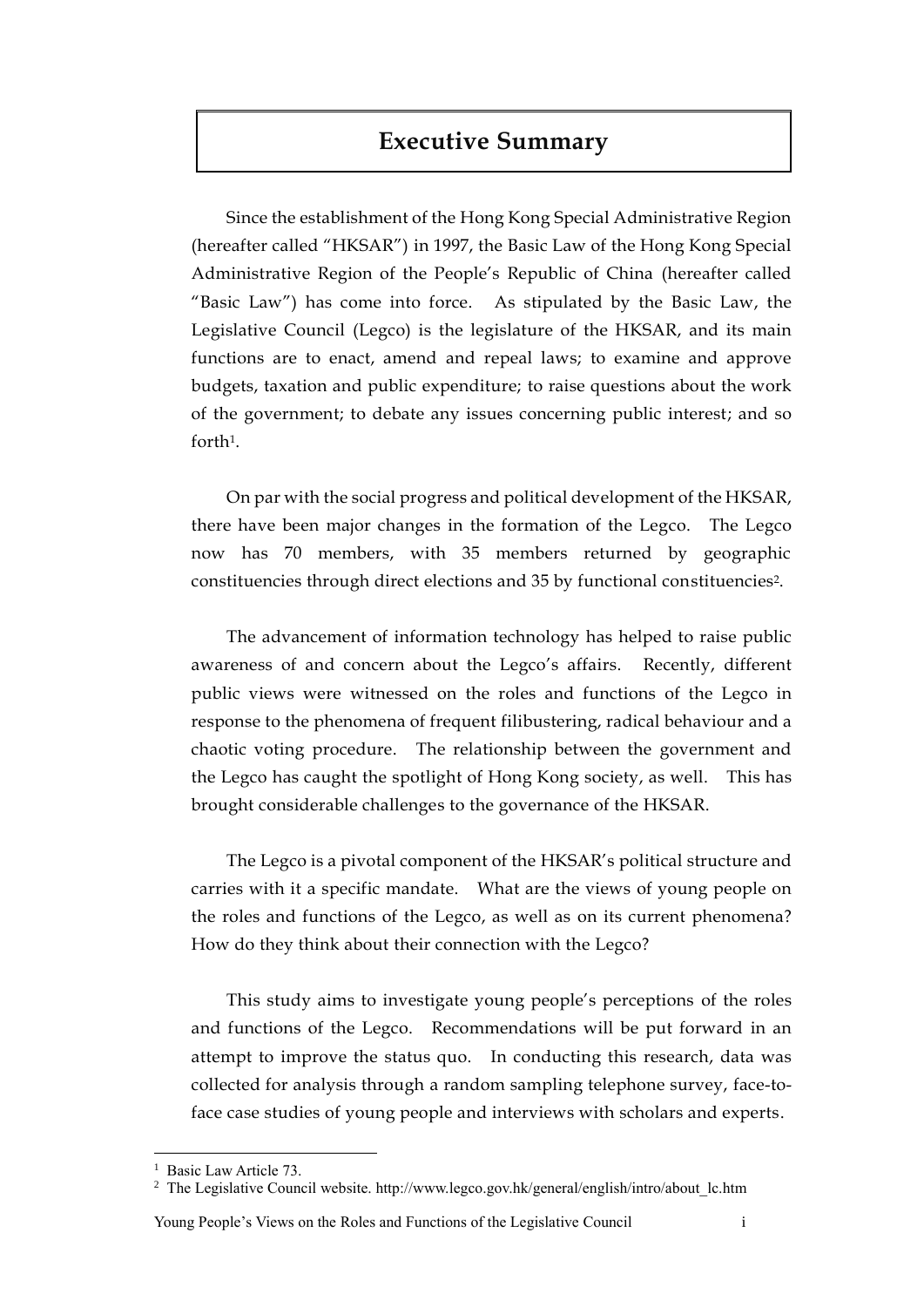### **Major Findings**

**1. The respondents held positive views about the roles of the Legco, and in particular they valued the role of the Legco in monitoring the government. However, the respondents rated the performance of the Legco in this regard as relatively low.**

The results of the case studies showed that respondents held positive views about the Legco's roles as a chamber for procedural discussions and as a facilitator for helping people understand different issues, as well as in monitoring the government on behalf of the public, reflecting public opinion and in being an influential platform from which people might speak. Some respondents pointed out that the role of the Legco in monitoring the government was particularly important considering its poor governance in recent years.

The survey results showed that 15.4% of the 539 respondents believed that the Legco was able to check on over some controversial issues, and of all the current term legislature's abilities, this was the one for which they were the most grateful. However, when asked about the performance of the Legco in monitoring the workings of the government, the respondents only gave an average score of 4.56 points on a scale of 0-10 (10 points denoting full marks, five points being a passing score).

**2. The respondents sensed a frosty relationship between the government and the Legco, and half of them believed that all parties should be held responsible for this problem. The case-study respondents believed that a lack of political communication ability among the officials had intensified the problem.**

The survey results revealed that more than half (56.0%) of the respondents had perceived there to be a poor or very poor relationship between the government and the Legco in recent years. Of these respondents, most (48.7%) said that all parties bear responsibility for this situation. However, a quarter (25.7%) blamed the Chief Executive for causing the problem. A significant percentage of respondents put the blame on the Legco's members (7.3%) or on the Principal Officials (6.2%).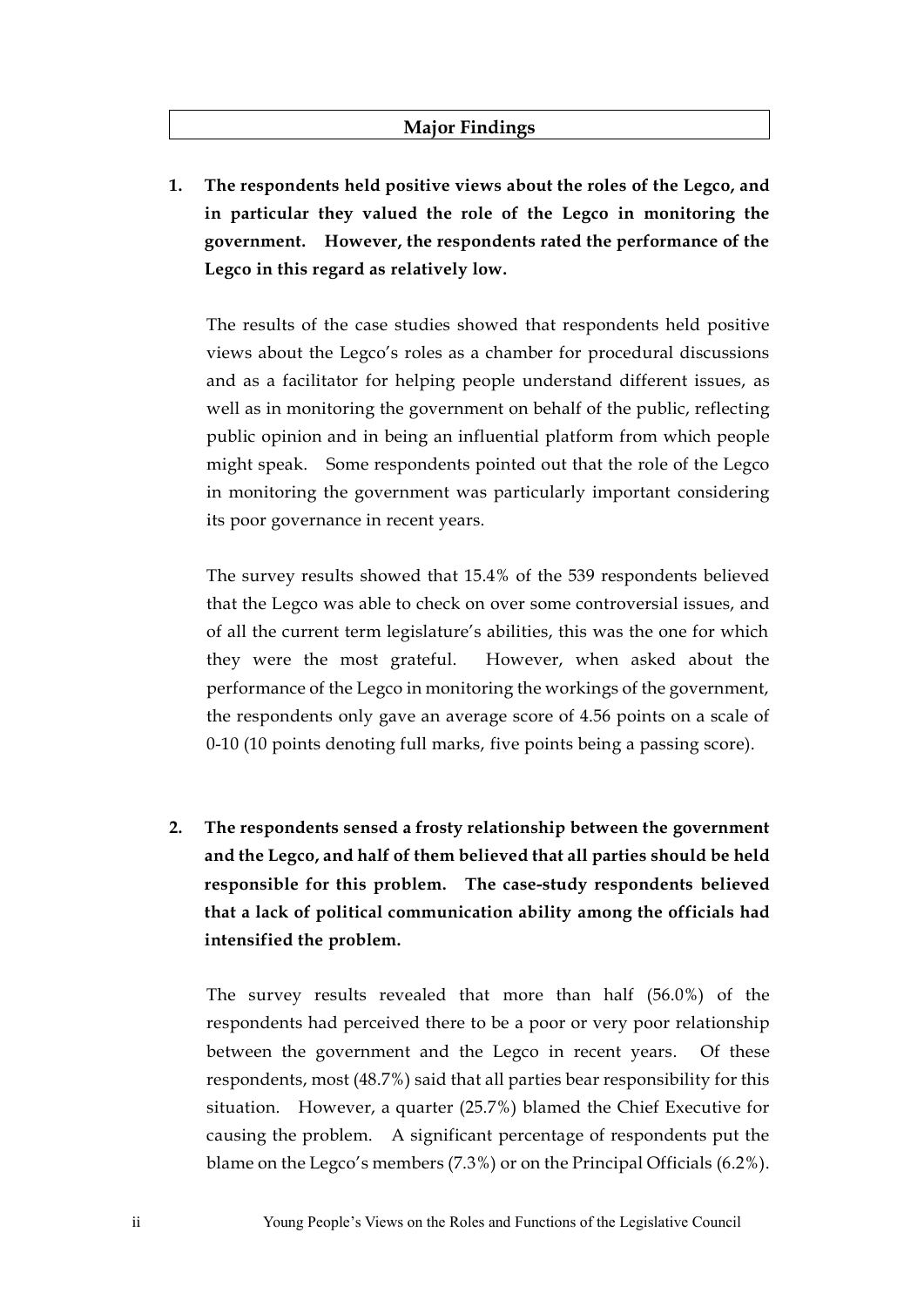Quite a number of the case-study respondents blamed the worsening relationship between the administrative and the legislative bodies on the way that the government has handled business with the Legco. For example, the government submitted bills to the Legco even though they remained controversial. As a result, challenges from Legco members were expected. The lack of communication ability, along with the stiff and stony attitudes, of the Officials intensified this antagonistic relationship.

**3. The diversity of voices in the current chamber was the most appreciated element of the current term chamber for respondents, while respondents' largest criticism was the Legco's lack of rational discussion. The respondents showed low levels of acceptance of the radical behaviour in the chamber.**

The survey showed that over a quarter of the respondents (27.5%) considered the diversity of voices to be the element of the current term chamber that they most appreciated. This was followed by the current term chamber's ability to arouse public awareness of important issues (21.0%).

In terms of the Legco's shortcomings, close to one third (32.7%) of the respondents criticized its lack of room for rational discussion, close to 30% (29.4%) pointed to its disorderly procedures, some accused it of lacking efficiency (14.9%) and others noted its lack of a spirit of mutual respect (13.4%).

The respondents showed low levels of acceptance when asked about their stance on the following behaviours taken by the members of the chamber: throwing objects, shouting abusively, assaulted the chairman, and walking out. The acceptance levels of these behaviours stood, on average, at 2.24 points, 2.46 points, 2.47 points and 3.65 points, respectively (on a scale of 0-10; lower points denoting lower acceptance, five points denoting average acceptance).

On the whole, over half of the respondents (58.2%) were not satisfied with the performance of the Legco. Those who were satisfied with the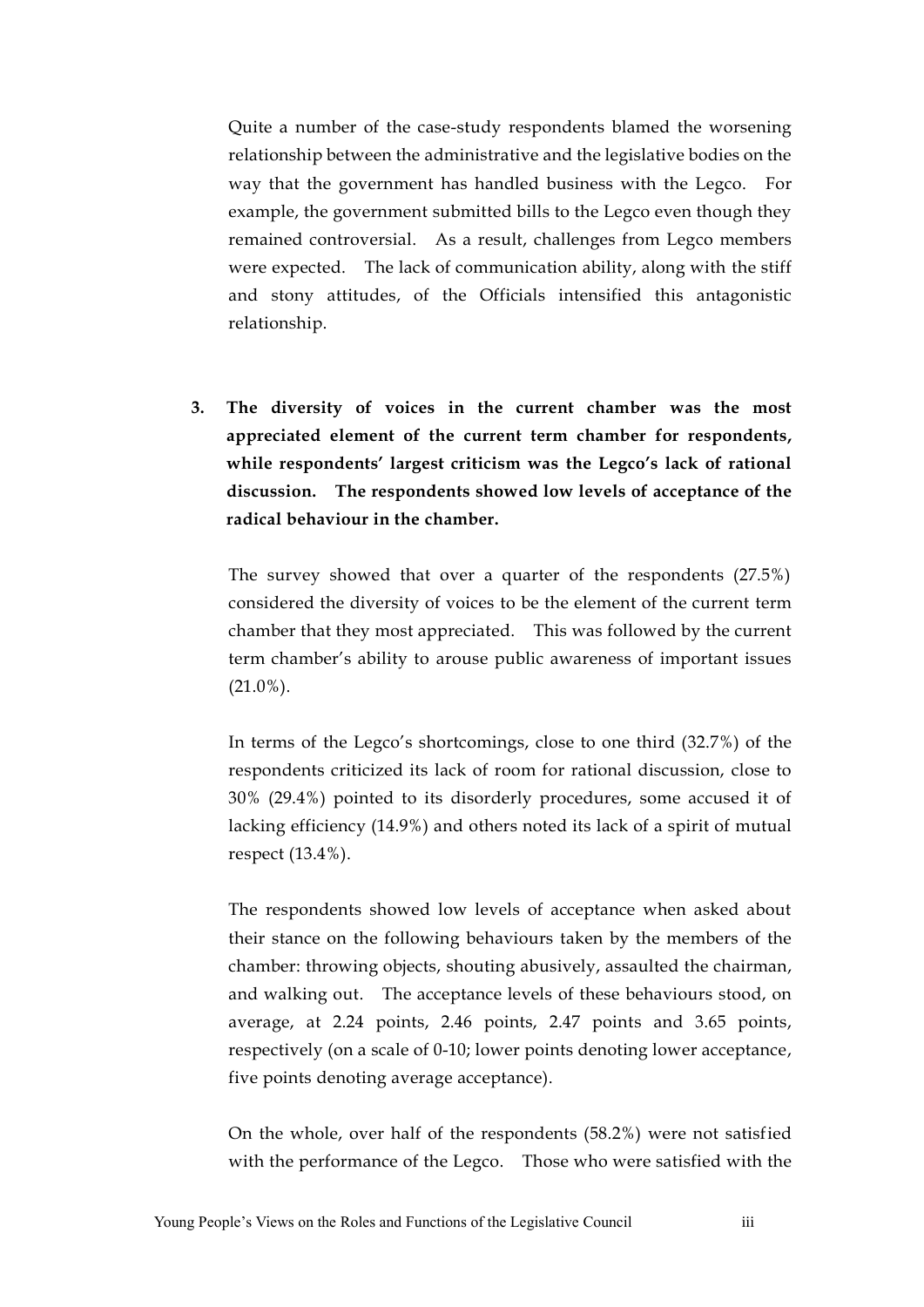Legco's performance constituted less than 30% (29.6%) of the total responses.

**4. The respondents considered personal integrity, followed by critical thinking skills and analytical ability, to be the most important traits that a Legco member should possess. Case-study respondents desired that Legco members be cautious when expressing their views, exercising power and making decisions.** 

The survey results show that over half (55.3%) of the respondents admitted that the Legco's work closely affected their own lives. Of all the respondents, over one-third (35.6%) said that personal integrity was the most important trait a Legco member should possess, followed by critical thinking skills and analytical ability (18.4%), and political belief (15.1%) and so forth. More than forty percent (44.5%) of the respondents agreed that it was their responsibility to monitor the performance of the Legco's members, while 47.1% thought otherwise.

Case-study respondents took the view that the Legco members should be cautious when expressing their views, exercising power and making decisions, for their views and decisions have an influential impact on the wellbeing of the public. Some respondents considered critical thinking ability and speech quality to be the basic attributes that a Legco member should possess in order to effectively monitor the workings of the government.

**5. Over half of the respondents were registered voters. Close to 60% of the respondents reported that they did not trust the Legco. A larger proportion (66%) said that they did not trust the SAR government. Some case-study respondents expressed their belief that they did not have many opportunities to get in touch with the Legco.** 

Over half of the respondents (52.7%) indicated that they were registered voters. Of these, 76.7% said that they would cast their votes in the upcoming Legco elections. Of all the respondents, 32% believed the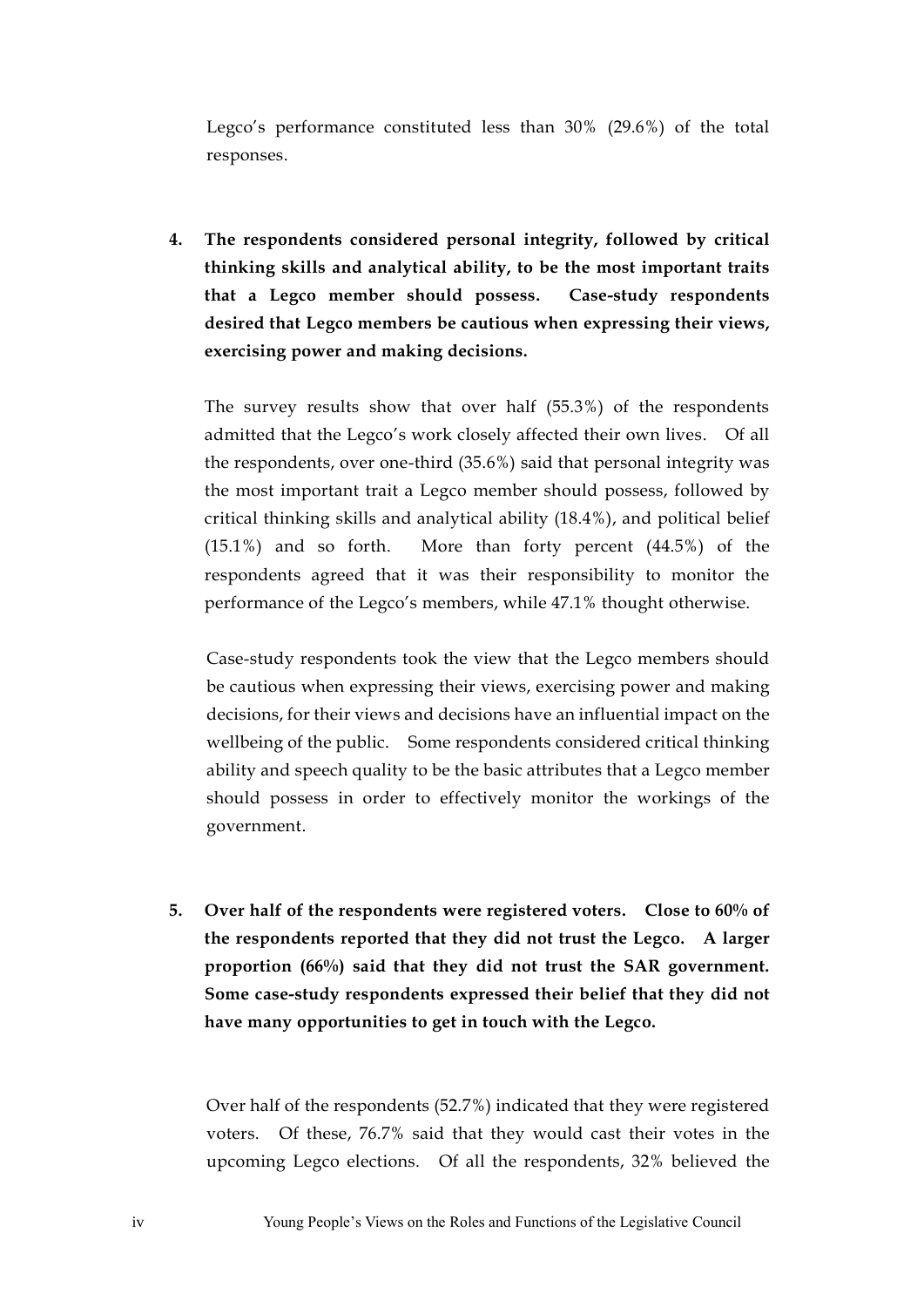greatest value in voting was the fulfillment of their civil responsibility. Other possible values of voting, according to the respondents, included electing the representative (26.6%), exercising civil rights (15.5%), and so forth.

Case-study respondents said that their right to vote was their most direct link to the Legco. However, they also reported that this connection faded out after an election. The reason for this, they explained, was that they were unfamiliar with the opportunities—apart from voting that could enable them to directly participate in the Legco's affairs. Some respondents pointed out that they might have received distorted information about the Legco, as the media is usually biased.

## **Main Discussions**

**1. The respondents reported that they uphold the roles of the Legco. They have expectations of the Legco, especially of its job in monitoring the workings of the government. In the eyes of young people, however, the Legco's performance is far from satisfactory. There is a gap between youth expectations and reality.** 

The young people who participated in this study held positive views towards the roles and functions of the Legco. The performance of the Legco, however, especially in monitoring the workings of the government, did not meet the respondents' expectations. In the long run, the sense of helplessness felt by these young people is worthy of concern, as it will affect their views on the Legco.

**2. Tensions exist between the government and the Legco, and these tensions have intensified in recent years, obscuring the development and improvement of policy. Prolonged frictions hinder the overall governance and development of society.** 

The respondents sensed a deteriorating relationship between the government and the Legco, and they believed that all parties should be held responsible for this situation. According to the respondents, the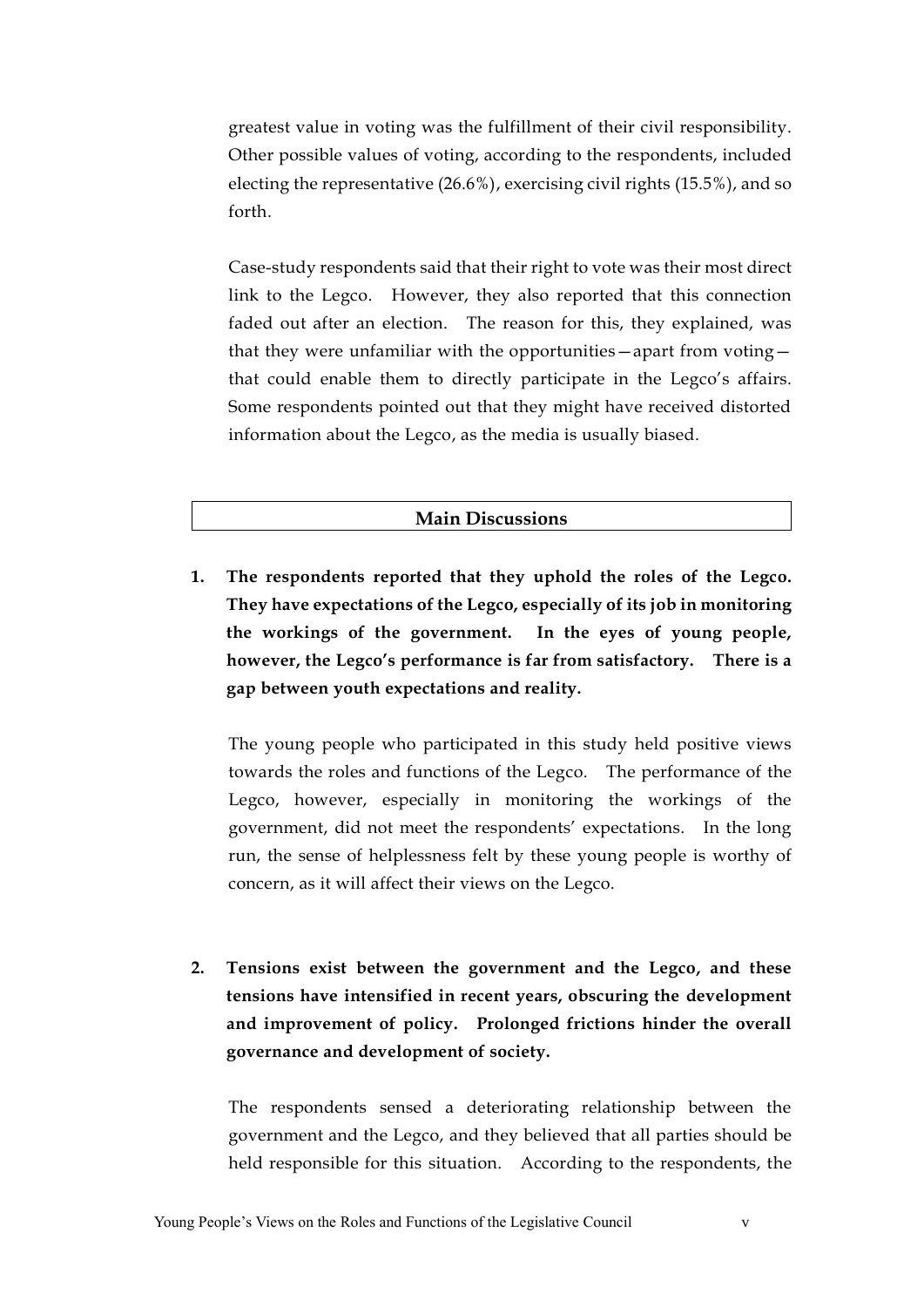SAR government tends to display a stiff and stony attitude, and the Officials are ineffective in explaining policies and in lobbying. These weaknesses have created even more tension.

**3. The respondents emphasized the importance of the Legco having a more rational image, including the ability of its members to engage in high-quality debates and policy discussions. The respondents reported that they tend to be intolerant towards the filibustering and radical behaviour that occur in the chamber. The question of how the Legco might return to engaging in more rational discussions is worthy of concern.** 

The respondents detected a lack of rational discussion in the chamber and at the same time observed chaotic voting procedures. They had low levels of acceptance for radical behaviour in the chamber. They saw personal integrity as the most important trait for a Legco member to possess, followed by critical thinking skills and analytical ability. The meaningless or erratic speech of the Legco's members undermined the respondents' trust in their monitoring of the government. Results show that the youth attached importance to the Legco having a rational image and to its members' ability to engage in high-quality policy discussions.

The Legco is a place for policy discussion and debate. The prolonged irrational parliamentary culture, poor level of debate and loss of an orderly and respectful atmosphere have all aroused dissatisfaction and challenges from the public. The Legco should garner public support and trust by establishing a quality parliamentary culture and by encouraging higher standards for the debating of policy. It is worth discussing how the Legco might return to engaging in rational discussion.

**4. Information from the media cannot comprehensively evaluate the performance of the Legco. Young people have limited interaction with the Legco. There is a need to strengthen the connections between the youth and the Legco and to increase young people's confidence in the Legco.**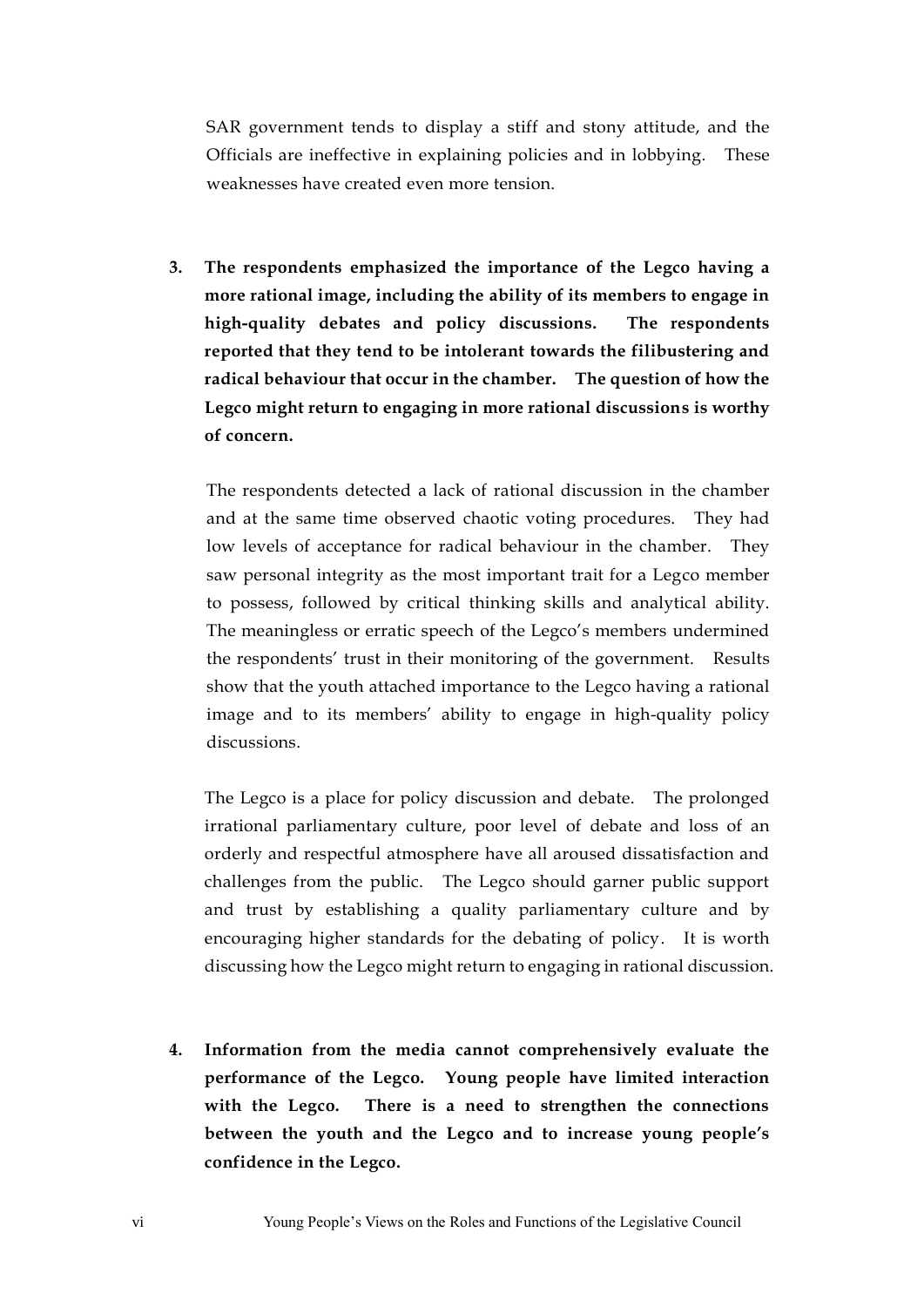The Legco primarily monitors and examines bills. It is convenient, yet confining, for the public to rely on the media to evaluate the performance of the Legco. Additionally, there have been limited opportunities for young people to get in touch with the Legco. The legislature is a pivotal part of the Hong Kong political structure, but there is not much trust in the Legco among the youth. More should be done to assist the public in comprehensively monitoring and evaluating the work of Legco and to increase young people's confidence in the Legco.

#### **Recommendations**

This study proposes the following recommendations.

## **1. Re-establishing a parliamentary culture that encourages rational discussion.**

The respondents were concerned about the quality of discussion and policy debate among the Legco's members, and they had expectations of the Legco in its monitoring of the workings of the government. The Legco's members should seriously take these points into consideration. Members should also take an active role in establishing a rational image of and a quality parliamentary culture for the Legco.

## **2. Re-building a relationship of trust between the government and the Legco.**

Both the SAR government and the Legco have their roles and functions. The government holds the leading role of formulating policies and bills. The government should garner public support before putting forward a policy or a bill, doing so through better research and consultation exercises and with the hope that this might improve the policy's quality while building public confidence in and support for that policy. After formulating a policy, the government should take an active role in explaining that policy to the public and lobbying for it, at the same time engaging in better communication with the chamber.